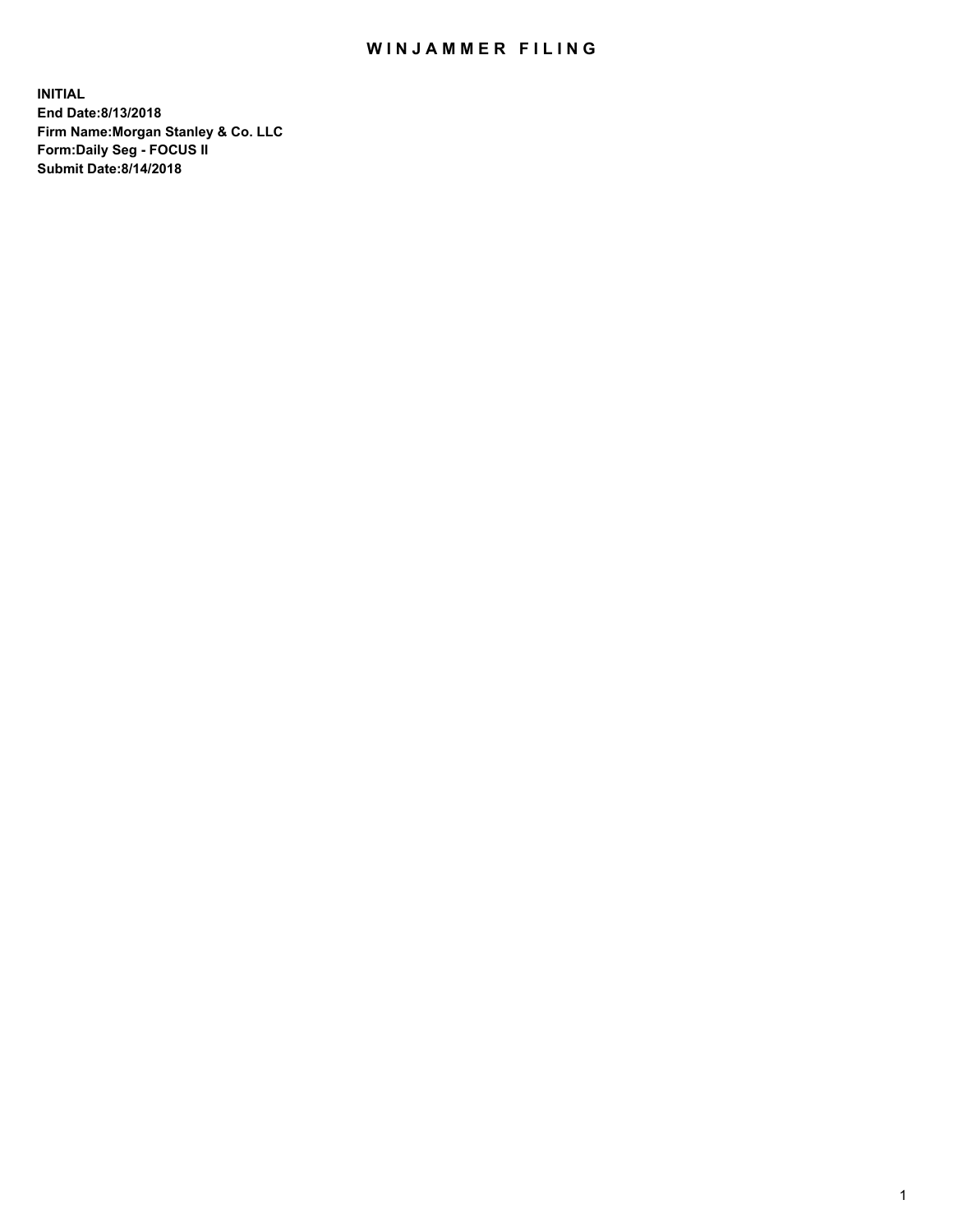**INITIAL End Date:8/13/2018 Firm Name:Morgan Stanley & Co. LLC Form:Daily Seg - FOCUS II Submit Date:8/14/2018 Daily Segregation - Cover Page**

| Name of Company                                                                                                                                                                                                                                                                                                                | Morgan Stanley & Co. LLC                               |
|--------------------------------------------------------------------------------------------------------------------------------------------------------------------------------------------------------------------------------------------------------------------------------------------------------------------------------|--------------------------------------------------------|
| <b>Contact Name</b>                                                                                                                                                                                                                                                                                                            | <b>Ikram Shah</b>                                      |
| <b>Contact Phone Number</b>                                                                                                                                                                                                                                                                                                    | 212-276-0963                                           |
| <b>Contact Email Address</b>                                                                                                                                                                                                                                                                                                   | lkram.shah@morganstanley.com                           |
| FCM's Customer Segregated Funds Residual Interest Target (choose one):<br>a. Minimum dollar amount: ; or<br>b. Minimum percentage of customer segregated funds required:% ; or<br>c. Dollar amount range between: and; or<br>d. Percentage range of customer segregated funds required between:% and%.                         | 280,000,000<br><u>0</u><br><u>0 0</u><br>0 Q           |
| FCM's Customer Secured Amount Funds Residual Interest Target (choose one):<br>a. Minimum dollar amount: ; or<br>b. Minimum percentage of customer secured funds required:%; or<br>c. Dollar amount range between: and; or<br>d. Percentage range of customer secured funds required between:% and%.                            | 140,000,000<br><u>0</u><br><u>00</u><br>0 <sub>0</sub> |
| FCM's Cleared Swaps Customer Collateral Residual Interest Target (choose one):<br>a. Minimum dollar amount: ; or<br>b. Minimum percentage of cleared swaps customer collateral required:% ; or<br>c. Dollar amount range between: and; or<br>d. Percentage range of cleared swaps customer collateral required between:% and%. | 92,000,000<br><u>0</u><br><u>00</u><br>0 <sup>0</sup>  |

Attach supporting documents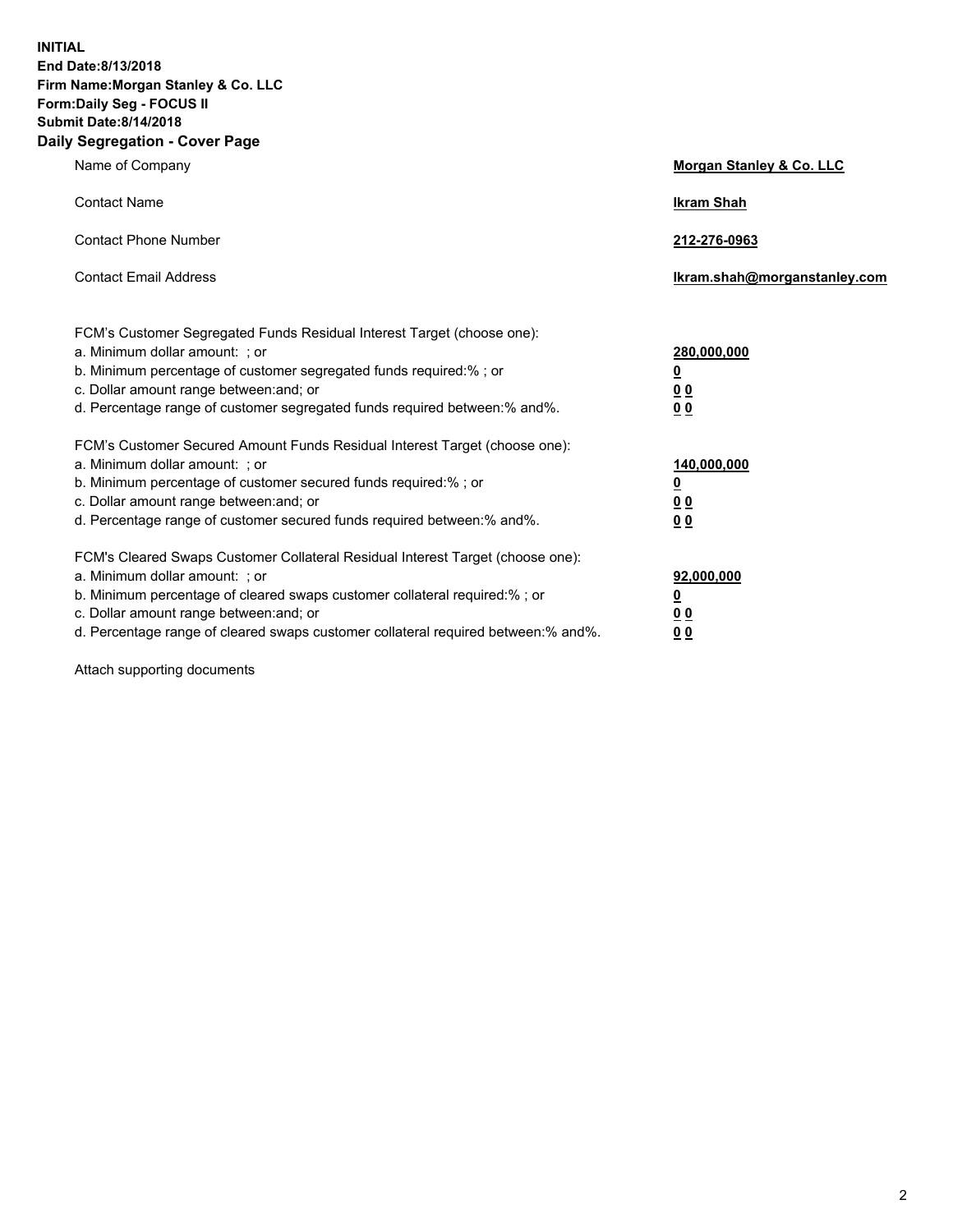## **INITIAL End Date:8/13/2018 Firm Name:Morgan Stanley & Co. LLC Form:Daily Seg - FOCUS II Submit Date:8/14/2018 Daily Segregation - Secured Amounts**

Foreign Futures and Foreign Options Secured Amounts Amount required to be set aside pursuant to law, rule or regulation of a foreign government or a rule of a self-regulatory organization authorized thereunder

- 1. Net ledger balance Foreign Futures and Foreign Option Trading All Customers A. Cash **3,408,043,080** [7315]
	- B. Securities (at market) **2,207,648,979** [7317]
- 2. Net unrealized profit (loss) in open futures contracts traded on a foreign board of trade **-626,511,159** [7325]
- 3. Exchange traded options
	- a. Market value of open option contracts purchased on a foreign board of trade **36,119,628** [7335]
	- b. Market value of open contracts granted (sold) on a foreign board of trade **-26,487,470** [7337]
- 4. Net equity (deficit) (add lines 1. 2. and 3.) **4,998,813,058** [7345]
- 5. Account liquidating to a deficit and account with a debit balances gross amount **341,257,222** [7351] Less: amount offset by customer owned securities **-339,238,572** [7352] **2,018,650**
- 6. Amount required to be set aside as the secured amount Net Liquidating Equity Method (add lines 4 and 5)
- 7. Greater of amount required to be set aside pursuant to foreign jurisdiction (above) or line 6.

## FUNDS DEPOSITED IN SEPARATE REGULATION 30.7 ACCOUNTS

- 1. Cash in banks
	- A. Banks located in the United States **710,596,784** [7500]
	- B. Other banks qualified under Regulation 30.7 **558,655,244** [7520] **1,269,252,028**
- 2. Securities
	- A. In safekeeping with banks located in the United States **19,874,679** [7540]
	- B. In safekeeping with other banks qualified under Regulation 30.7 **0** [7560] **19,874,679** [7570]
- 3. Equities with registered futures commission merchants
	-
	- B. Securities **0** [7590]
	- C. Unrealized gain (loss) on open futures contracts **1,451,920** [7600]
	- D. Value of long option contracts **0** [7610]
- E. Value of short option contracts **0** [7615] **7,618,297** [7620]
- 4. Amounts held by clearing organizations of foreign boards of trade
	- A. Cash **0** [7640]
	- B. Securities **0** [7650]
	- C. Amount due to (from) clearing organization daily variation **0** [7660]
	- D. Value of long option contracts **0** [7670]
	- E. Value of short option contracts **0** [7675] **0** [7680]
- 5. Amounts held by members of foreign boards of trade
	-
	-
	- C. Unrealized gain (loss) on open futures contracts **-627,963,079** [7720]
	- D. Value of long option contracts **36,119,628** [7730]
	- E. Value of short option contracts **-26,487,470** [7735] **3,897,343,202**
- 6. Amounts with other depositories designated by a foreign board of trade **0** [7760]
- 7. Segregated funds on hand **0** [7765]
- 8. Total funds in separate section 30.7 accounts **5,194,088,206** [7770]
- 9. Excess (deficiency) Set Aside for Secured Amount (subtract line 7 Secured Statement Page 1 from Line 8)
- 10. Management Target Amount for Excess funds in separate section 30.7 accounts **140,000,000** [7780]
- 11. Excess (deficiency) funds in separate 30.7 accounts over (under) Management Target **53,256,498** [7785]

**0** [7305]

[7354] **5,000,831,708** [7355]

**5,000,831,708** [7360]

[7530]

A. Cash **6,166,377** [7580]

 A. Cash **2,327,899,823** [7700] B. Securities **2,187,774,300** [7710] [7740] **193,256,498** [7380]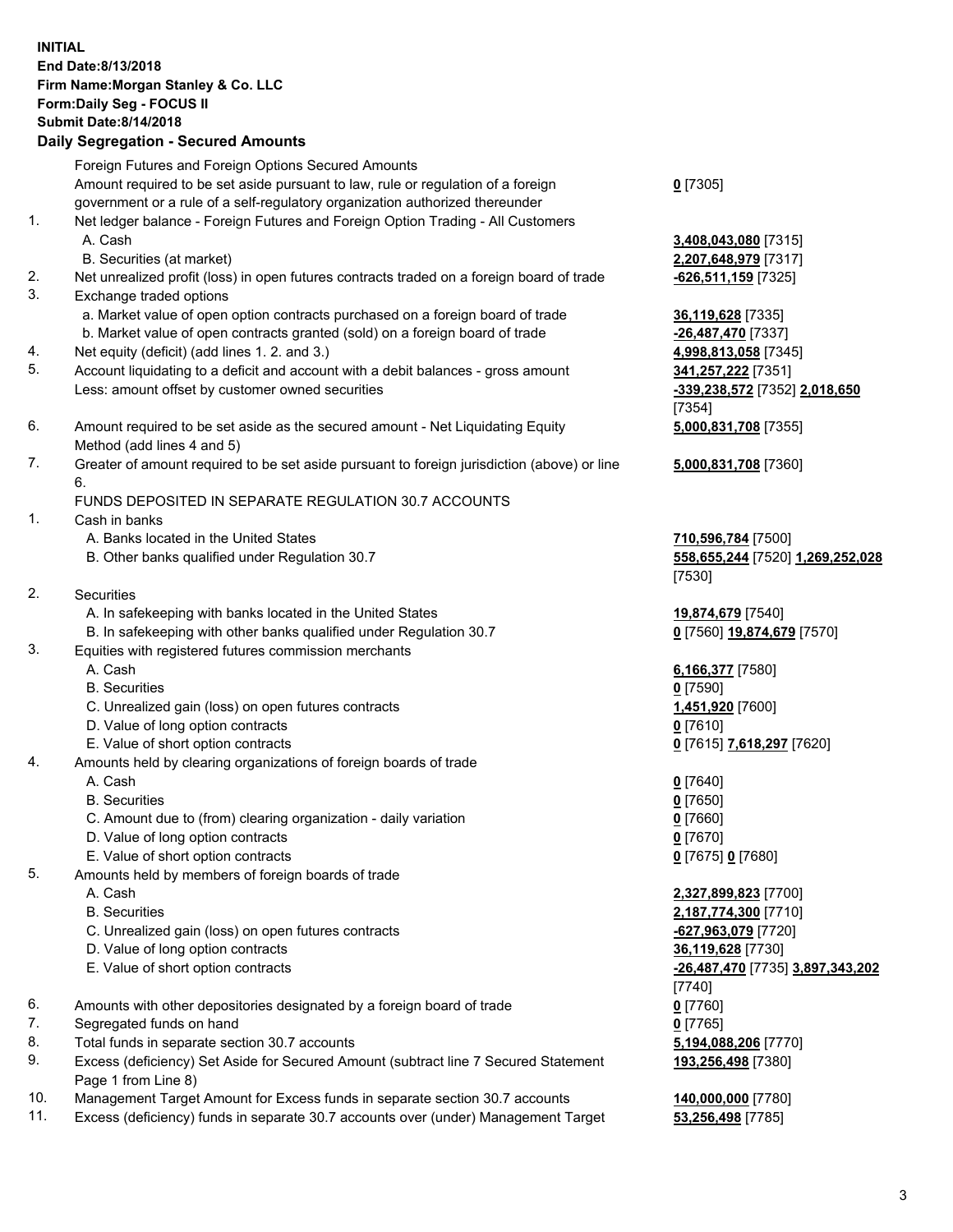**INITIAL End Date:8/13/2018 Firm Name:Morgan Stanley & Co. LLC Form:Daily Seg - FOCUS II Submit Date:8/14/2018 Daily Segregation - Segregation Statement** SEGREGATION REQUIREMENTS(Section 4d(2) of the CEAct) 1. Net ledger balance A. Cash **10,841,510,657** [7010] B. Securities (at market) **6,010,767,136** [7020] 2. Net unrealized profit (loss) in open futures contracts traded on a contract market **-270,342,544** [7030] 3. Exchange traded options A. Add market value of open option contracts purchased on a contract market **379,747,825** [7032] B. Deduct market value of open option contracts granted (sold) on a contract market **-473,318,851** [7033] 4. Net equity (deficit) (add lines 1, 2 and 3) **16,488,364,223** [7040] 5. Accounts liquidating to a deficit and accounts with debit balances - gross amount **500,293,205** [7045] Less: amount offset by customer securities **-498,702,407** [7047] **1,590,798** [7050] 6. Amount required to be segregated (add lines 4 and 5) **16,489,955,021** [7060] FUNDS IN SEGREGATED ACCOUNTS 7. Deposited in segregated funds bank accounts A. Cash **4,405,286,718** [7070] B. Securities representing investments of customers' funds (at market) **0** [7080] C. Securities held for particular customers or option customers in lieu of cash (at market) **395,234,191** [7090] 8. Margins on deposit with derivatives clearing organizations of contract markets A. Cash **6,383,622,338** [7100] B. Securities representing investments of customers' funds (at market) **0** [7110] C. Securities held for particular customers or option customers in lieu of cash (at market) **5,615,532,945** [7120] 9. Net settlement from (to) derivatives clearing organizations of contract markets **100,211,019** [7130] 10. Exchange traded options A. Value of open long option contracts **379,747,825** [7132] B. Value of open short option contracts **-473,318,851** [7133] 11. Net equities with other FCMs A. Net liquidating equity **14,383,289** [7140] B. Securities representing investments of customers' funds (at market) **0** [7160] C. Securities held for particular customers or option customers in lieu of cash (at market) **0** [7170] 12. Segregated funds on hand **0** [7150] 13. Total amount in segregation (add lines 7 through 12) **16,820,699,474** [7180] 14. Excess (deficiency) funds in segregation (subtract line 6 from line 13) **330,744,453** [7190]

- 15. Management Target Amount for Excess funds in segregation **280,000,000** [7194]
- 16. Excess (deficiency) funds in segregation over (under) Management Target Amount Excess

**50,744,453** [7198]